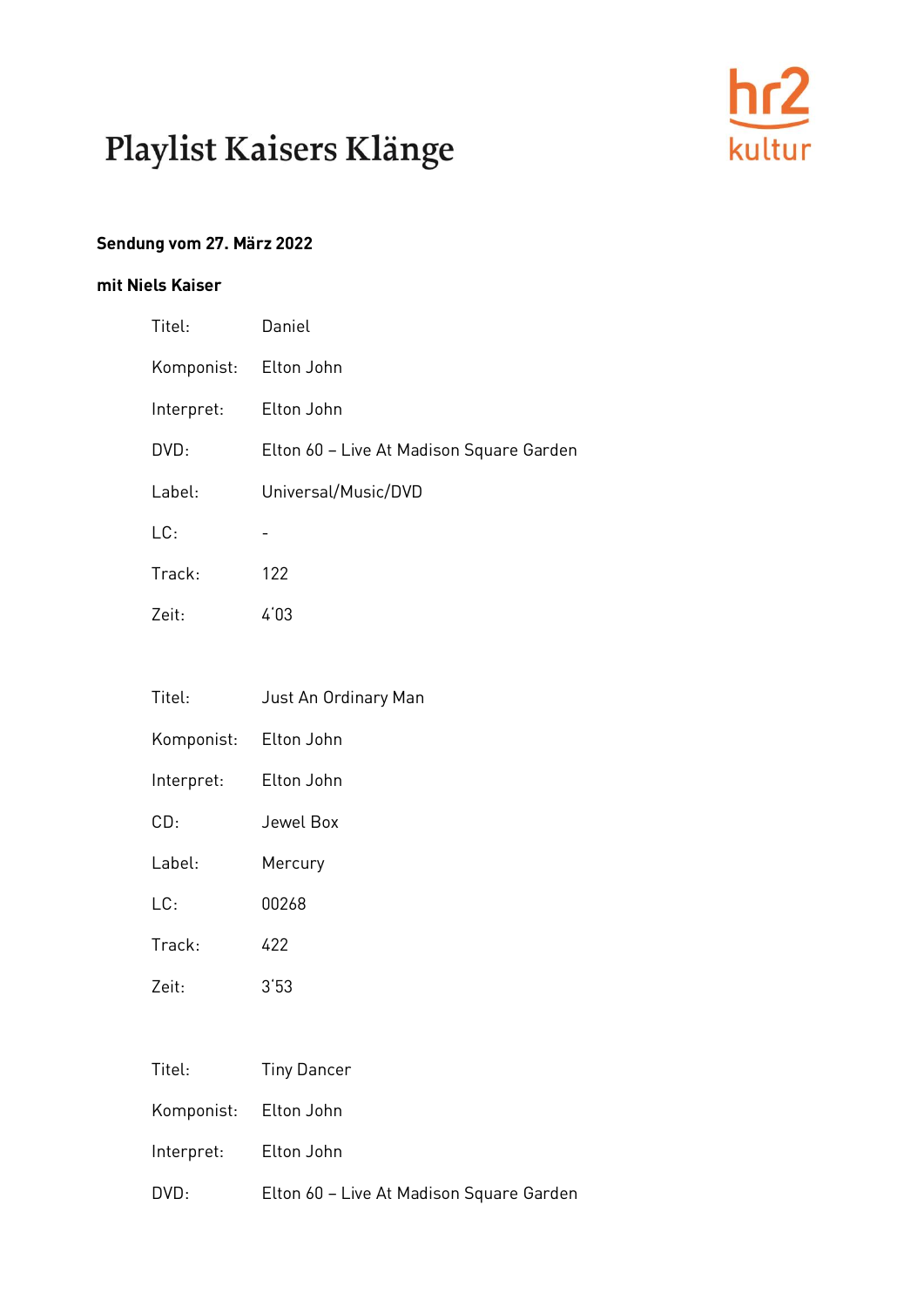

| Label:                | Universal/Music/DVD                                           |
|-----------------------|---------------------------------------------------------------|
| LC:                   |                                                               |
| Track:                | 116                                                           |
| Zeit:                 | 6'16                                                          |
|                       |                                                               |
| Titel:                | Your Song                                                     |
| Komponist: Elton John |                                                               |
| Interpret:            | Elton John                                                    |
| CD:                   | Here And There                                                |
| Label:                | Mercury                                                       |
| LC:                   | 00268                                                         |
| Track:                | 111                                                           |
| Zeit:                 | 3'48                                                          |
|                       |                                                               |
| $T_{i+1}$             | $T_2$ <sub>ka</sub> M <sub>a</sub> $T_2$ $T_{R_2}$ $D_{L_2L}$ |

| Titel:                | Take Me To The Pilot                         |
|-----------------------|----------------------------------------------|
| Komponist: Elton John |                                              |
| Interpret:            | Elton John                                   |
| CD:                   | Elton John With Ray Cooper. Live From Moscow |
| Label:                | Virgin                                       |
| LC:                   | 03098                                        |
| Track:                | 103                                          |
| Zeit:                 | 6'50                                         |

Titel: Sorry Seems To Be The Hardest Word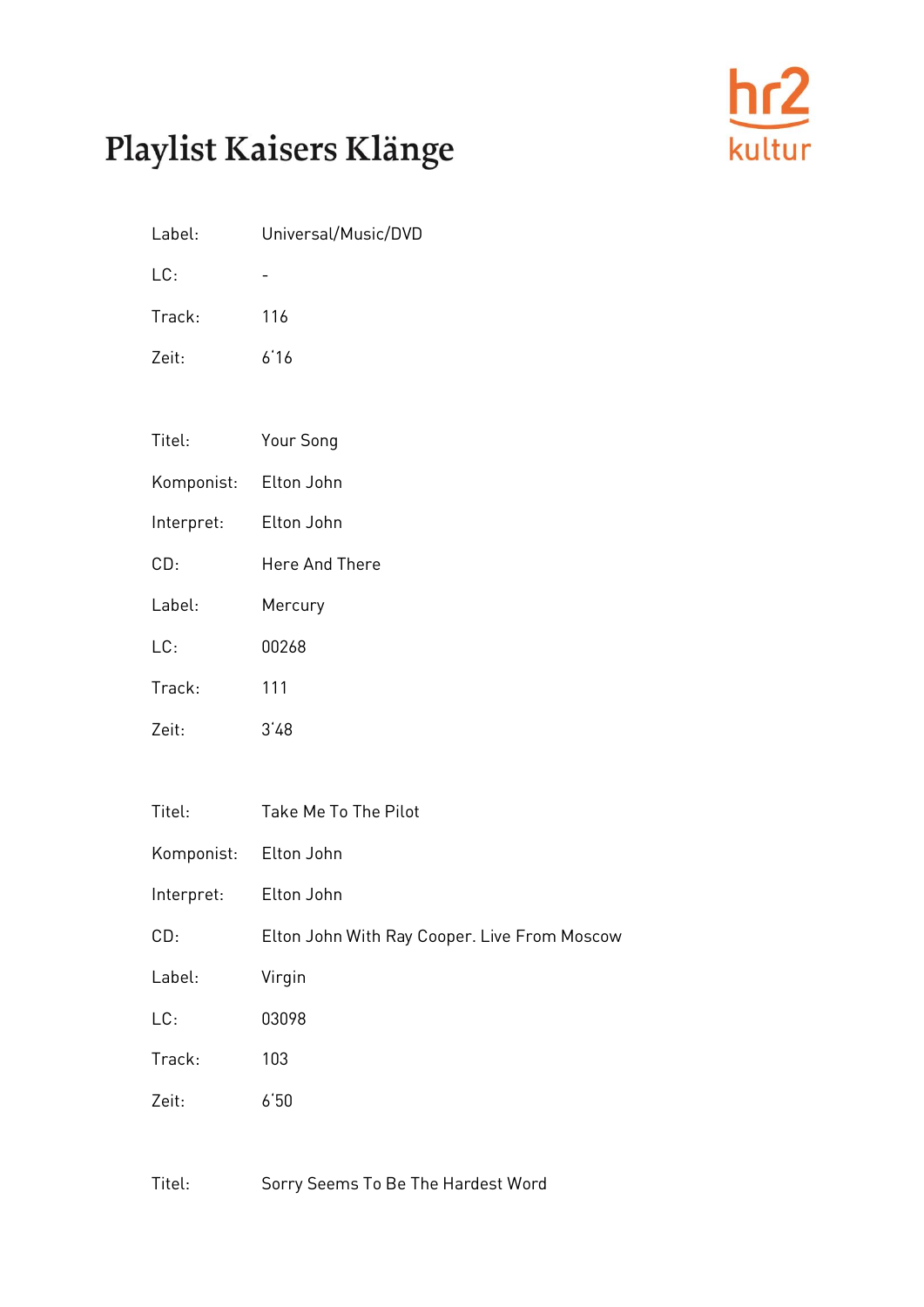

| Komponist: Elton John |                        |
|-----------------------|------------------------|
| Interpret:            | Elton John, Ray Cooper |
| CD:                   | Ice On Fire            |
| Label:                | Mercury                |
| LC:                   | 00268                  |
| Track:                | 013                    |
| Zeit:                 | 3'23                   |

| Titel:                | Breaking Hearts (Ain't What It Used To Be) |
|-----------------------|--------------------------------------------|
| Komponist: Elton John |                                            |
| Interpret:            | Elton John                                 |
| CD:                   | <b>Breaking Hearts</b>                     |
| Label:                | Mercury                                    |
| LC:                   | 00268                                      |
| Track:                | 004                                        |
| Zeit:                 | 3'30                                       |
|                       |                                            |

| Titel:     | Oceans Away      |
|------------|------------------|
| Komponist: | Elton John       |
| Interpret: | Elton John       |
| CD:        | The Diving Board |
| Label:     | Mercury          |
| LC:        | በበ268            |
| Track:     | NN 1             |

Titel: